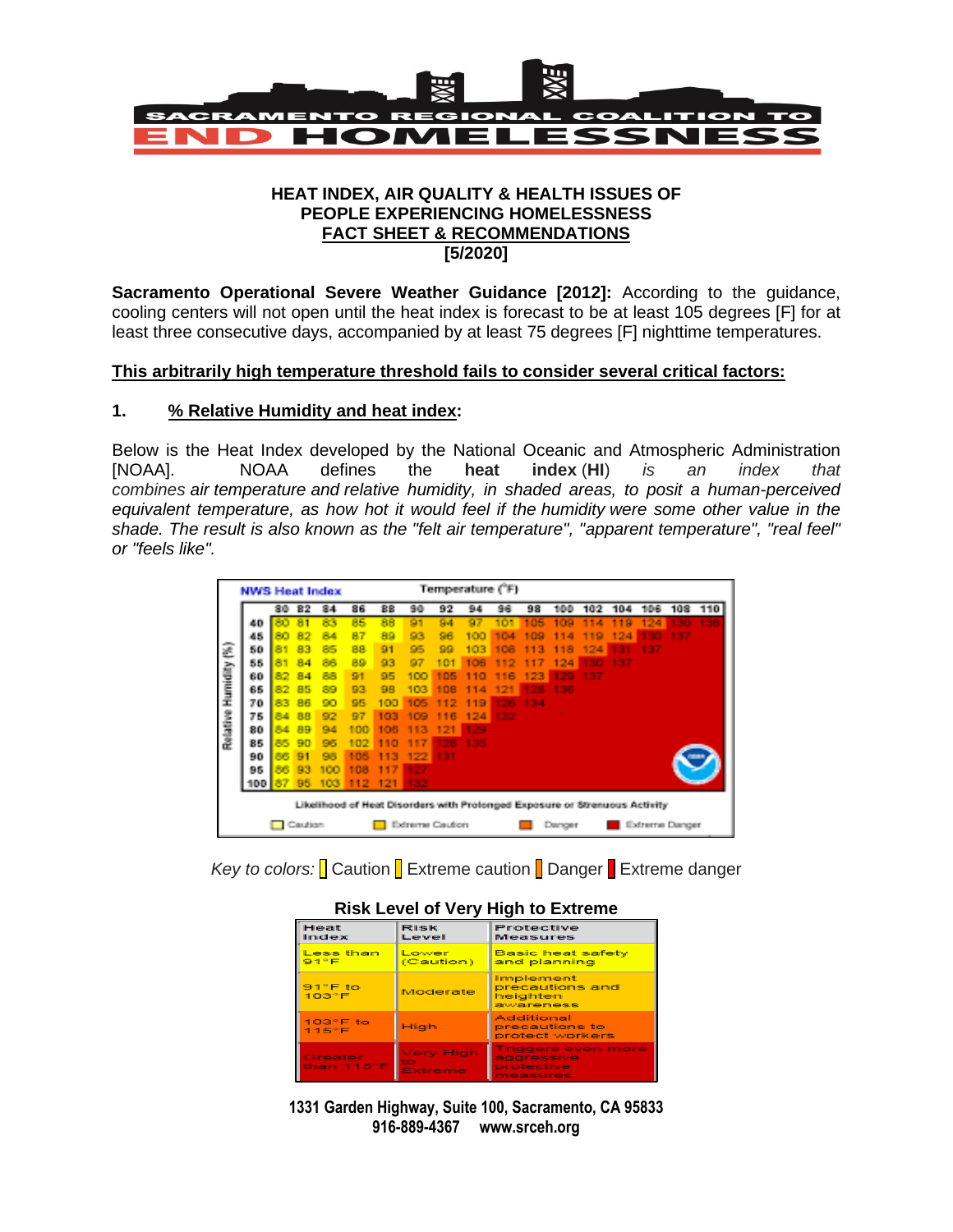## **2. Temperature of pavement and sidewalk:**

The current cooling center threshold temperature also fails to take into account people experiencing homelessness using the grassy areas, the sidewalk and pavement to place their tents, like the people near Loaves and Fishes.

One study I found, "Science: When the temperature is hot, the asphalt is insanely hot." See Table below:

| Air         | <b>Green Grass</b> | <b>Brown Grass</b> | <b>Concrete</b> | <b>Blacktop</b> |  |
|-------------|--------------------|--------------------|-----------------|-----------------|--|
| Temperature |                    |                    |                 |                 |  |
| 102 degrees | 106 degrees        | 120 degrees        | 143 degrees     | 167 degrees     |  |

**Thus, the air temperature of 105 degrees can mean "insanely hot" temperatures for homeless people, a factor the City callously ignores.**

### **3. High risk factors of developing a heat-related illness:**

According to the NOAA, the following might increase your risk of developing a heat-related illness, many of which are more common to people experiencing homelessness:

- High levels of humidity
- Obesity
- Fever
- **•** Dehydration
- **•** Prescription drug use
- Heart disease
- Mental illness
- Poor circulation
- **■** Sunburn
- Alcohol use

*Homeless people at high risk: According to Sacramento Steps Forward Data Analytics & Research Team in 2017, [survey of 2,760 homeless people] the top 4 major health issues for people experiencing homelessness were:*

- 1. Asthma: 33% 2. Brain injury: 25%
- 3. Heat Stroke: 21%
- 4. Heart disease: 20%